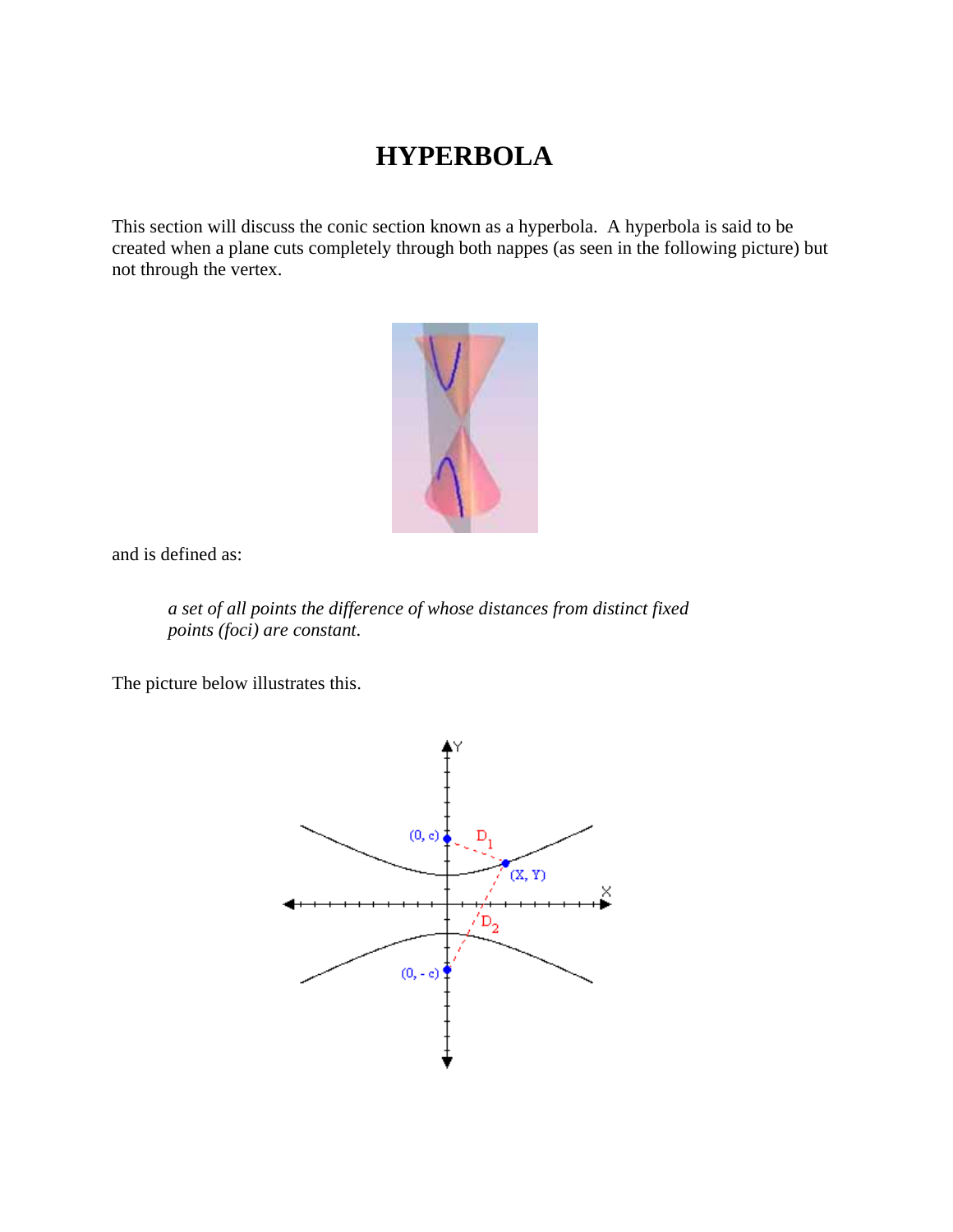A line that passes through both foci and intersects the hyperbola at the vertex of each branch is known as the transverse axis. The midpoint of this chord is known as the center. An aid that is used in the sketching of a hyperbola is the determination of its asymptotes. Each hyperbola will have two asymptotes that intersect at the center of the hyperbola. A further graphing aid is the construction of a rectangle.



The dimensions of the rectangle are 2*a* and 2*b*. The line segment of length 2*b* joining either (0, b) and  $(0, -b)$  or  $(b, 0)$  and  $(-b, 0)$ , depending on the direction of the transverse axis, is referred to as the conjugate axis. Note that the transverse axis may be horizontal or vertical depending on the location of the foci. The illustration below represents this idea.

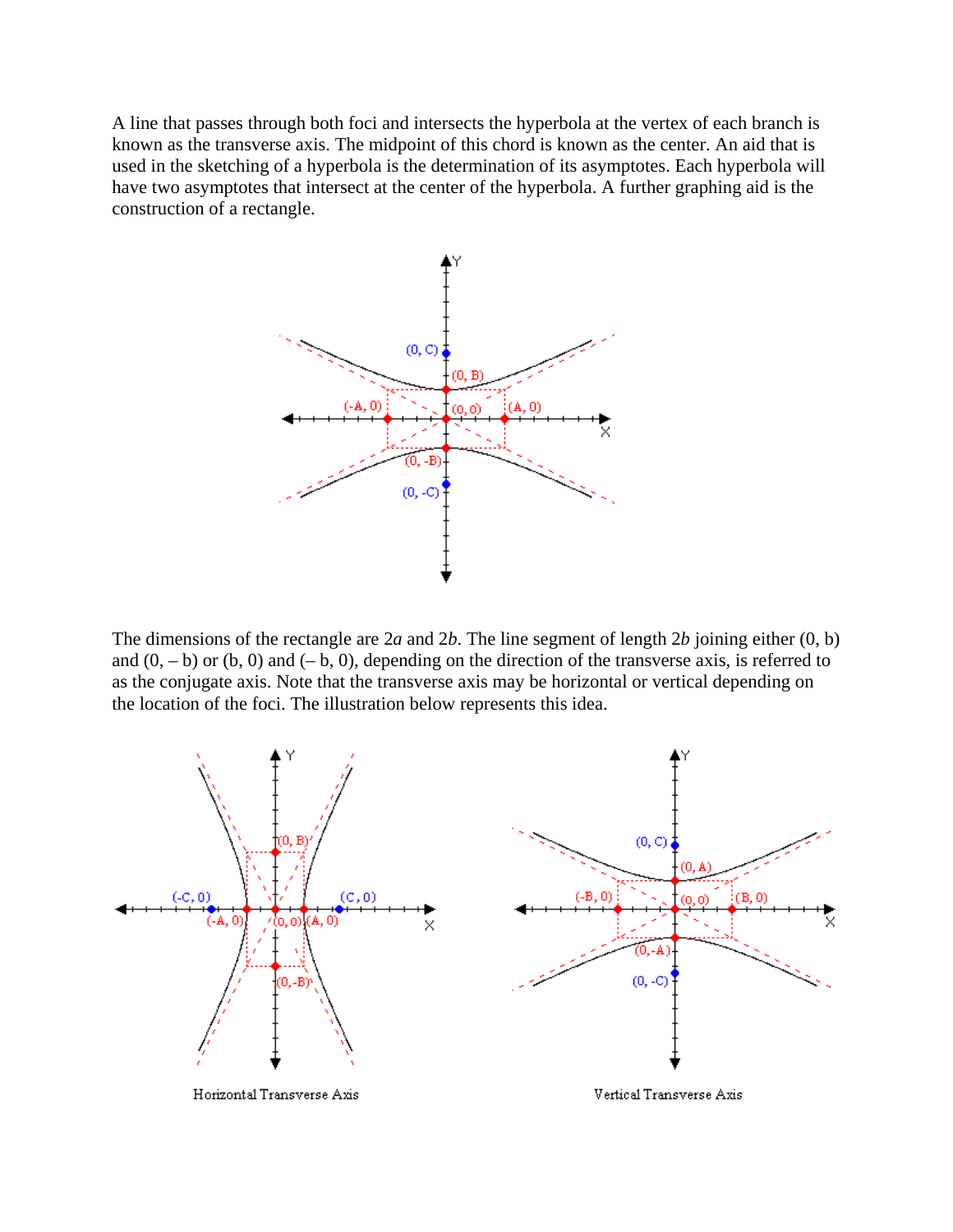Because the transverse axis may be horizontal or vertical, the standard form of the equation of a hyperbola is made up of two forms when the center is at the origin.

*Transverse axis horizontal Transverse axis vertical*

 $x^2$   $y^2$   $x^2$  $rac{y^2}{a^2} - \frac{x^2}{b^2} = 1$  $a^2$   $b^2$  **b**  $a^2$  **b**  $\frac{x}{2} - \frac{y}{12} = 1$   $\frac{y}{2} - \frac{x}{12} =$ 

The foci for a hyperbola is found by using the formula:

 *c*  $a^2 = a^2 + b^2$ 

The lengths of the axis are given by:

| <b>Transverse axis</b> | Conjugate axis |
|------------------------|----------------|
| 2а                     | 2h             |

The vertices for a hyperbola are:

| Horizontal transverse axis | <b>Vertical transverse axis</b> |
|----------------------------|---------------------------------|
| $(a,0)$ and $(-a,0)$       | $(0,a)$ and $(0,-a)$            |

The asymptotes of the hyperbola are:

| Horizontal transverse axis | Vertical transverse axis |
|----------------------------|--------------------------|
| $y = \pm -x$               | $y = \pm \frac{u}{l}x$   |

The following examples will show how to use these formulas when solving for problems involving hyperbolas.

**Example 1:** Find the standard form of the equation of the hyperbola with foci at  $(-3, 0)$  and  $(3, 0)$  and vertices at  $(-2, 0)$  and  $(2, 0)$  with the center at the origin.

Solution:

Step 1: Analysis.

- a) Since the foci and vertices are in the form  $(\pm a, 0)$  the transversal axis is horizontal. This means the standard equation is in the form  $rac{x^2}{2} - \frac{y}{y}$  $a^2$  *b* **2 2**  $\frac{y}{a^2} - \frac{y}{b^2} = 1$ .
	- b) Since the foci are given as  $(\pm 3, 0)$ ,  $c = 3$ .
	- c) Since the vertices are given as  $(\pm 2, 0)$ ,  $a = 2$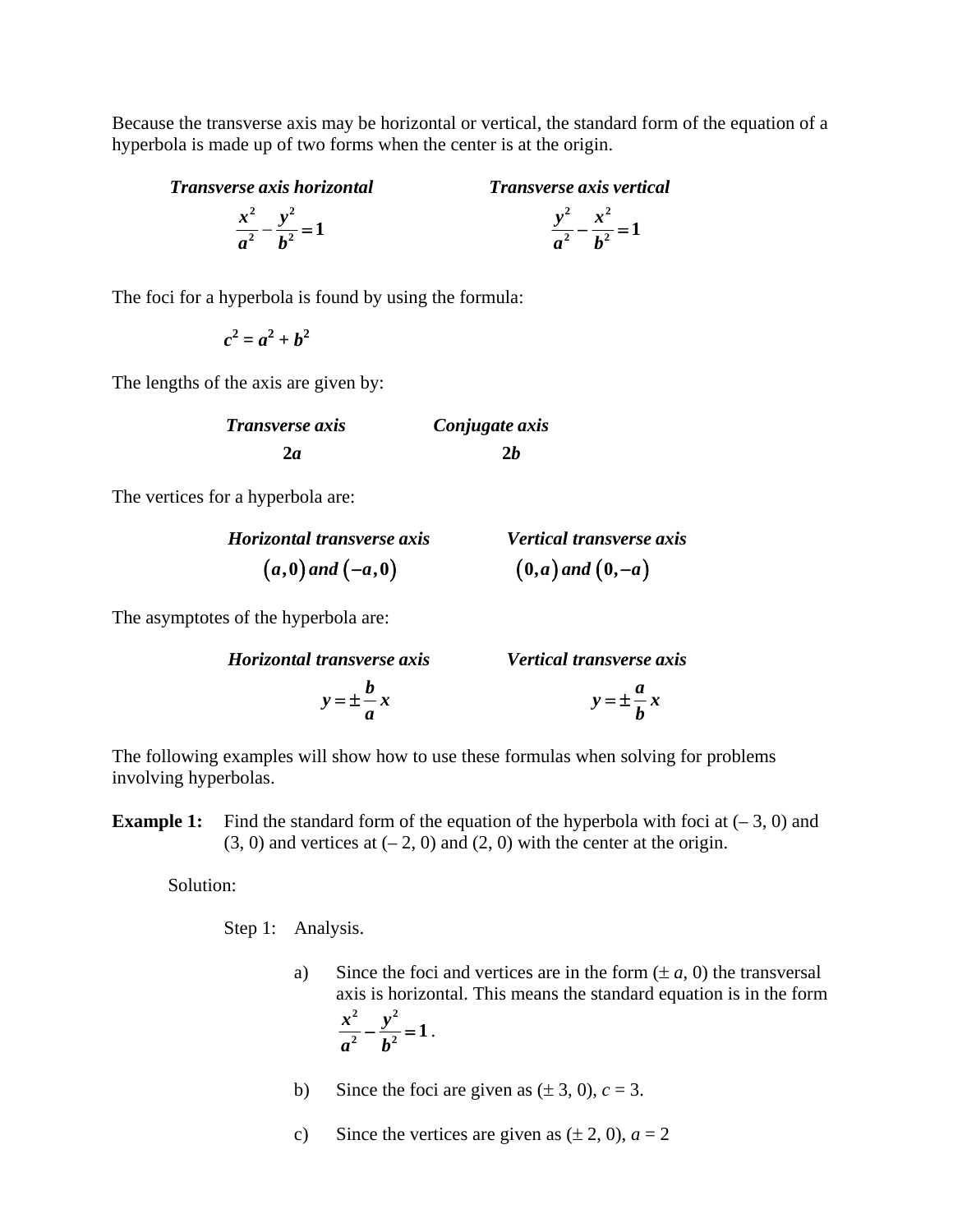## **Example 1 (Continued):**

Step 2: Solve for *b*.

Using the foci formula *b* is solved for:

$$
c2 = a2 + b2
$$
  

$$
c2 - a2 = b2
$$
  

$$
(3)2 - (2)2 = b2
$$
  

$$
9 - 4 = b2 = 5
$$
  

$$
b = \sqrt{5}
$$

Step 3: Substitute and solve.

The values found in step 1 and 2 are substituted into the formula to yield the equation of the hyperbola.

$$
\frac{x^2}{a^2} - \frac{y^2}{b^2} = 1
$$
  

$$
\frac{x^2}{(2)^2} - \frac{y^2}{(\sqrt{5})^2} = 1
$$